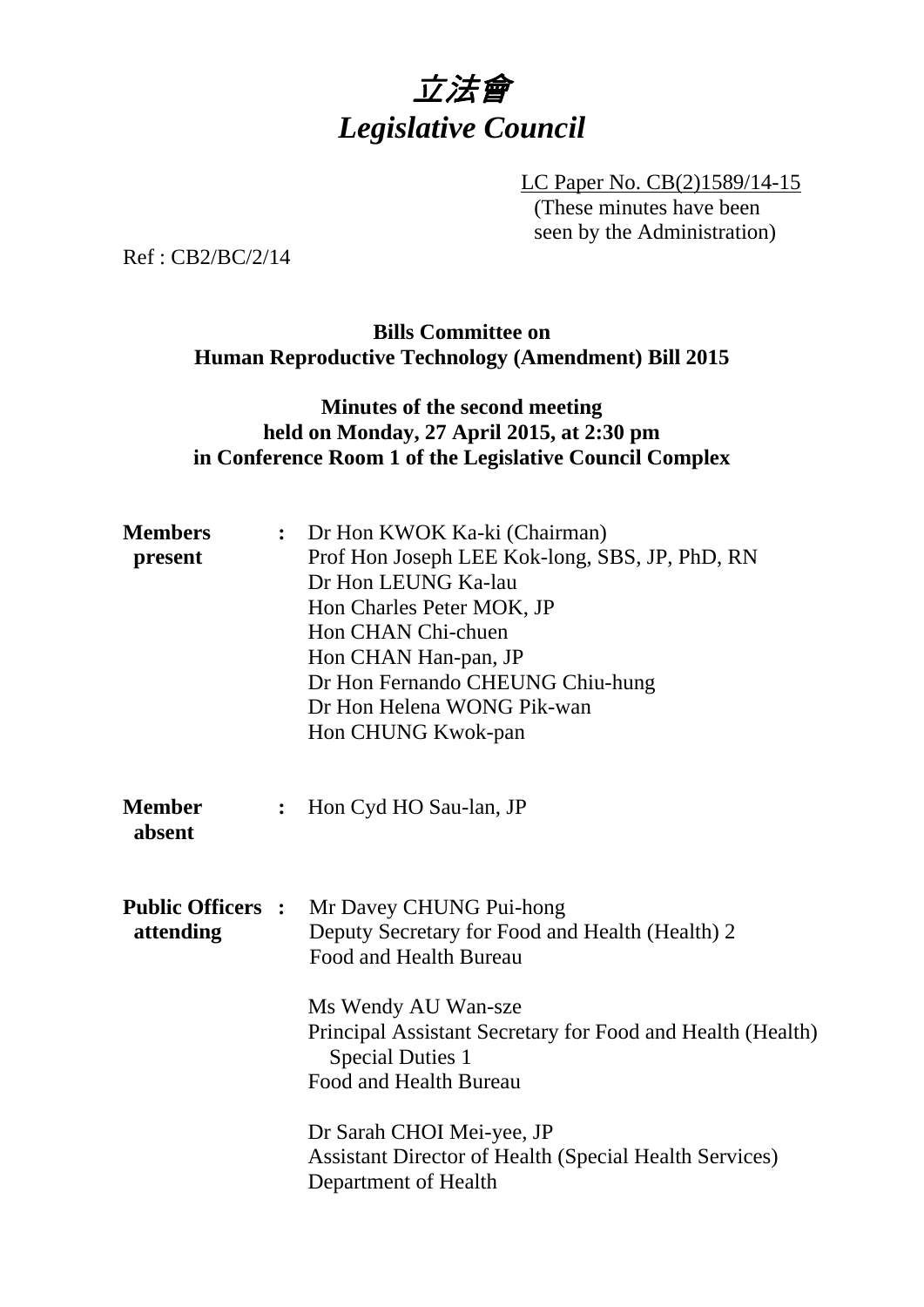|                                    |                | Dr Kellie SO Pui-sheung<br>Principal Medical and Health Officer (3)<br>Department of Health<br>Mr Jonathan LUK King-hang<br><b>Government Counsel</b><br>Department of Justice                                                                                                                                                                                                                                                                                                                                                                                                                                       |
|------------------------------------|----------------|----------------------------------------------------------------------------------------------------------------------------------------------------------------------------------------------------------------------------------------------------------------------------------------------------------------------------------------------------------------------------------------------------------------------------------------------------------------------------------------------------------------------------------------------------------------------------------------------------------------------|
| <b>Attendance</b><br>by invitation | $\ddot{\cdot}$ | Women's Health and Reproductive Medicine Centre Limited<br>Dr Clement CHAN Leung-kwok<br>Director<br>Hong Kong Reproductive Medicine Centre Limited<br>Dr Louis CHAN Yik-si<br>Director<br><b>Hong Kong Reproductive Health Centre Limited</b><br>Dr Carina CHAN Chi-wai<br><b>Chief Executive Officer</b><br><b>Hong Kong Assisted Reproduction Centre Limited</b><br>Dr Tracy YEUNG Wing-yee<br>Consultant<br>The Hong Kong College of Obstetricians and Gynaecologists<br>Dr Ares LEUNG Kwok-ling<br>President<br>Dr Clement HO<br><b>Hong Kong Academy of Medicine</b><br>Professor Rossa CHIU<br>Representative |
|                                    |                |                                                                                                                                                                                                                                                                                                                                                                                                                                                                                                                                                                                                                      |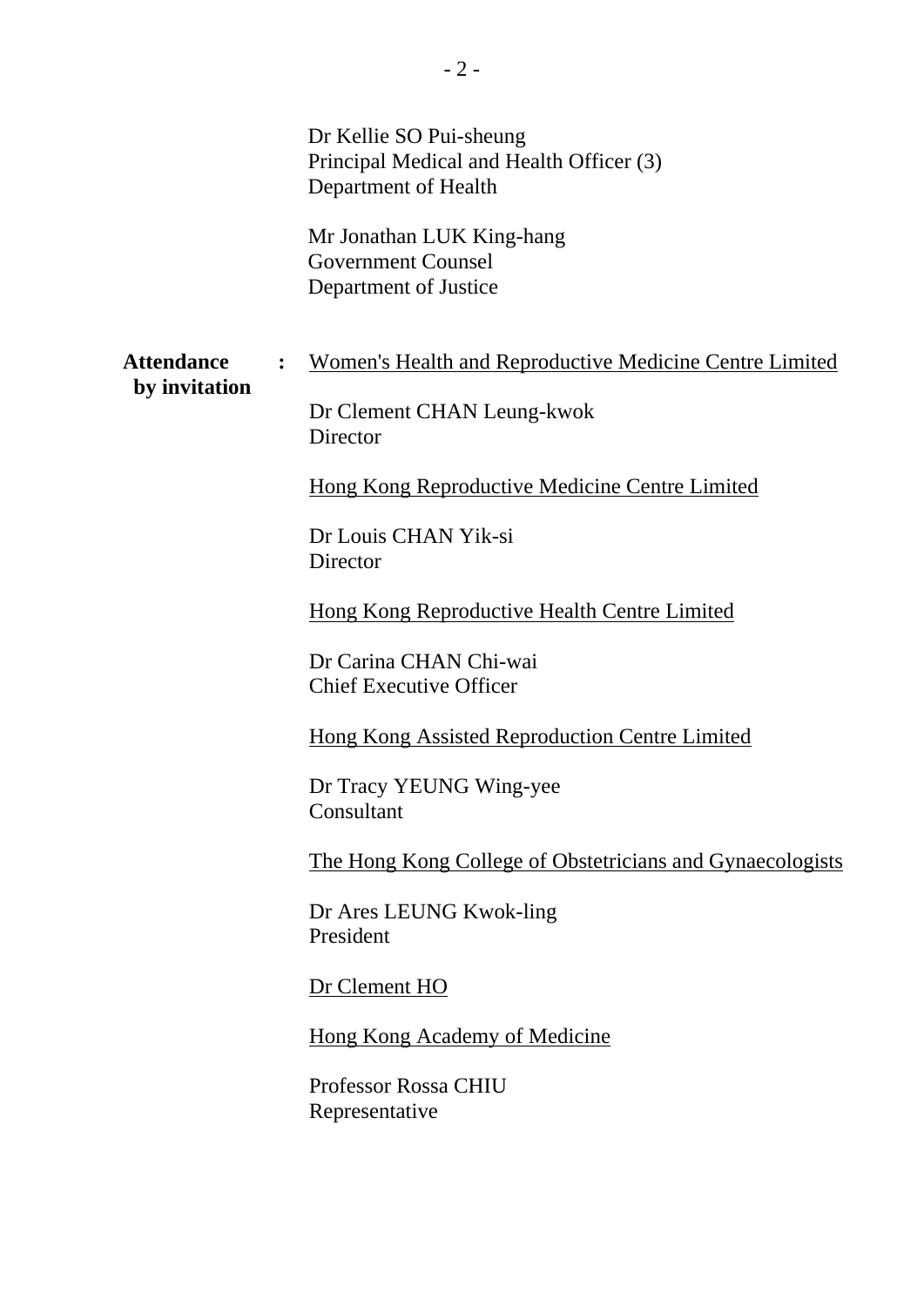|                               |                | <b>BGI HK</b>                                                                          |
|-------------------------------|----------------|----------------------------------------------------------------------------------------|
|                               |                | Mr Vincent LIN<br><b>Assistant Manager</b>                                             |
|                               |                | <b>The Women's Clinic Company Limited</b>                                              |
|                               |                | Dr Milton LEONG Ka-hong<br>Director                                                    |
|                               |                | <u>The College of Surgeons of Hong Kong</u>                                            |
|                               |                | Dr MAN Chi-wai<br>Honorary Secretary and Chairman of the Specialty Board<br>in Urology |
|                               |                | <b>Hong Kong Doctors Union</b>                                                         |
|                               |                | Dr YAM Chun-yin<br><b>Council Member</b>                                               |
| <b>Clerk</b> in<br>attendance |                | : Ms Maisie LAM<br>Chief Council Secretary (2) 5                                       |
| <b>Staff</b> in<br>attendance | $\ddot{\cdot}$ | Miss Mimi CHANG<br><b>Assistant Legal Adviser 11</b>                                   |
|                               |                | Ms Priscilla LAU<br>Council Secretary (2) 5                                            |
|                               |                | Ms Michelle LEE<br>Legislative Assistant (2) 5                                         |
|                               |                |                                                                                        |

Action

## **I. Meeting with deputations and the Administration**

[File Ref.: [FH CR 1/6/3921/13](http://www.legco.gov.hk/yr14-15/english/bills/brief/b201503061_brf.pdf), LC Paper Nos. [LS53/14-15,](http://www.legco.gov.hk/yr14-15/english/hc/papers/hc20150320ls-53-e.pdf) [CB\(2\)1188/14-15\(02\)](http://www.legco.gov.hk/yr14-15/english/bc/bc52/papers/bc5220150409cb2-1188-2-e.pdf) to (06), [CB\(2\)1309/14-15\(01\) to \(04\),](http://www.legco.gov.hk/yr14-15/english/bc/bc52/papers/bc5220150427cb2-1309-4-e.pdf) CB(2)1328/14-15(01) to (02), CB(2)1337/14-15(01) to (02) and [CB\(3\)493/14-15\]](http://www.legco.gov.hk/yr14-15/english/bills/b201503061.pdf)

The Bills Committee deliberated (index of proceedings attached in **Annex**).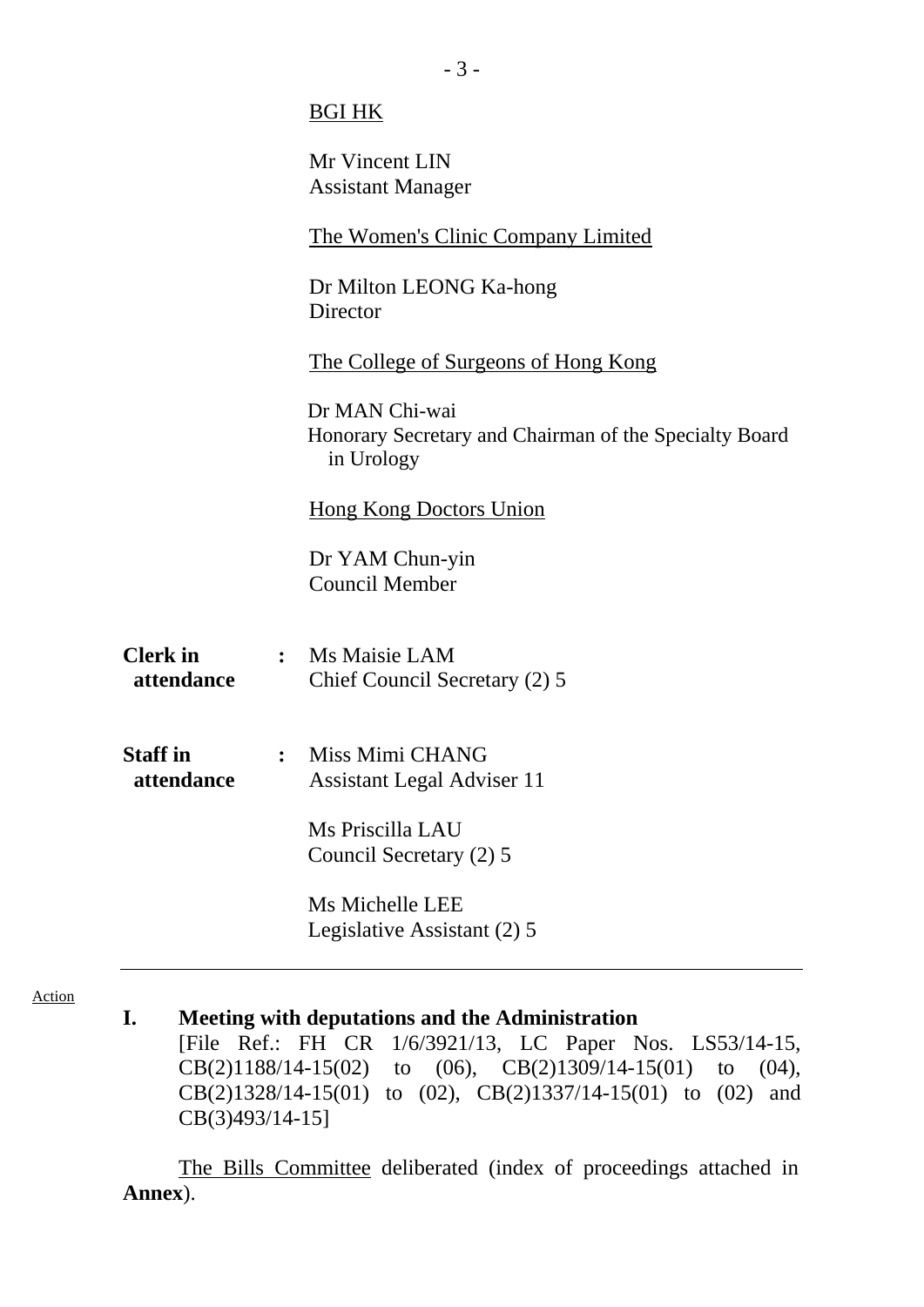2. The Bills Committee received views from nine deputations on the Bill, and noted the written submissions provided by The Law Society of Hong Kong and Hong Kong Bar Association which did not attend the meeting.

- Admin 3. The Administration undertook to relay to the Council on Human Reproductive Technology ("the Council") members and deputations' views on the need to improve the communication between the Council and the reproductive technology ("RT") service providers.
- Admin 4. The Administration was requested to -
	- (a) explain in writing the reasons why advertisements promoting the use of RT procedures to achieve the purpose of sex selection on both medical and non-medical grounds were prohibited across the board under the proposed new section 15(3A), in particular as to whether due regard had been given to the implications of the proposed prohibition on the healthcare professionals, who might need to provide information and materials on sex selection services to individual patients with such a need and at seminars intended for academic exchange;
	- (b) provide information on the number and subjects of the enquiries handled by the Council since its establishment and the average time required by the Council to provide a response; and
	- (c) consider the various suggestions raised by the deputations regarding inviting specialists in reproductive medicine to assist the work of the Council.

#### **II. Any other business**

5. Members agreed to invite representative(s) of the Council to attend the next meeting of the Bills Committee to answer questions from members. Subject to the availability of the representative(s) of the Council, the next meeting would be tentatively scheduled for 12 May 2015 at 10:45 am.

 (*Post-meeting note:* With the concurrence of the Chairman, the third meeting of the Bills Committee has subsequently been scheduled for 12 May 2015 at 8:30 am.)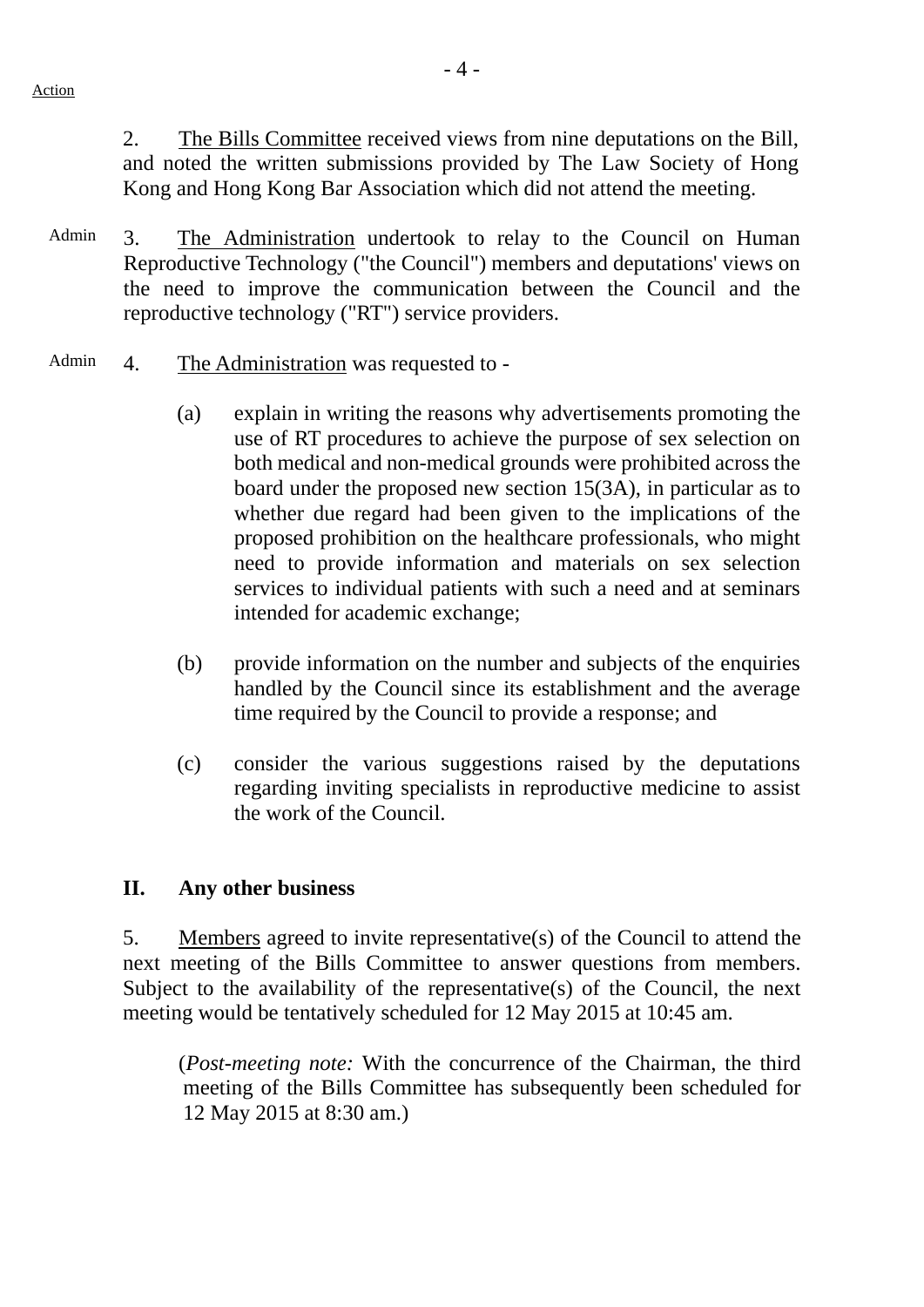6. There being no other business, the meeting ended at 4:32 pm.

Council Business Division 2 Legislative Council Secretariat 29 May 2015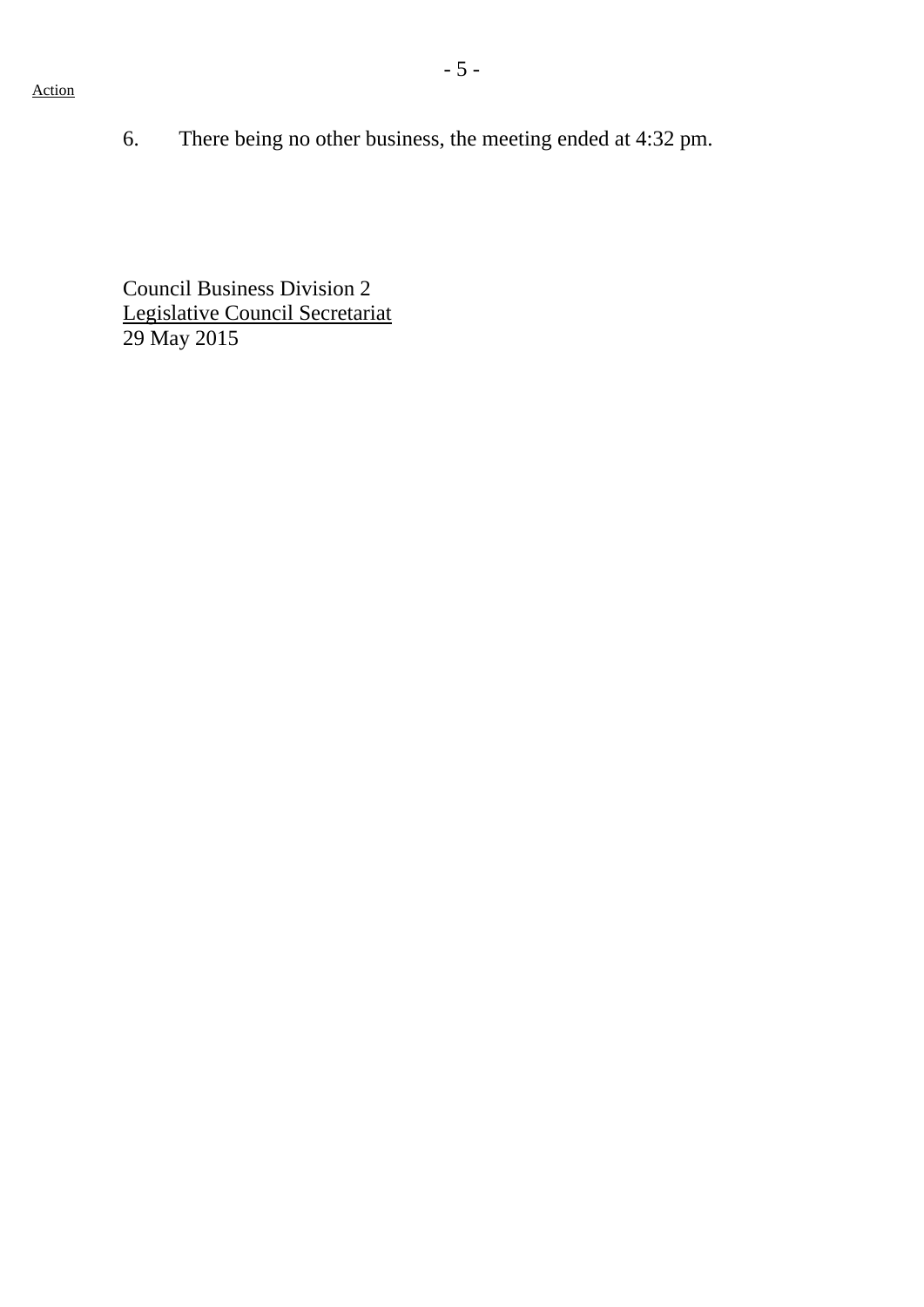# **Proceedings of the second meeting of the Bills Committee on Human Reproductive Technology (Amendment) Bill 2015 held on Monday, 27 April 2015, at 2:30 pm in Conference Room 1 of the Legislative Council Complex**

| <b>Time</b><br>marker                                          | <b>Speaker</b>                                                       | Subject(s)/Discussion                                                                                                                                                                                                                                                                                                                                                                                                                                                | <b>Action</b><br><b>Required</b> |  |  |
|----------------------------------------------------------------|----------------------------------------------------------------------|----------------------------------------------------------------------------------------------------------------------------------------------------------------------------------------------------------------------------------------------------------------------------------------------------------------------------------------------------------------------------------------------------------------------------------------------------------------------|----------------------------------|--|--|
| Agenda item I: Meeting with deputations and the Administration |                                                                      |                                                                                                                                                                                                                                                                                                                                                                                                                                                                      |                                  |  |  |
| $000158 -$<br>000647                                           | Chairman                                                             | Opening remarks                                                                                                                                                                                                                                                                                                                                                                                                                                                      |                                  |  |  |
| $000648 -$<br>000804                                           | Hong Kong Reproductive<br>Medicine Centre Limited                    | Presentation of views                                                                                                                                                                                                                                                                                                                                                                                                                                                |                                  |  |  |
| $000805 -$<br>001511                                           | Hong Kong Reproductive<br><b>Health Centre Limited</b><br>Chairman   | Presentation of views<br>(LC Paper No. CB(2)1309/14-15(01))<br>The Chairman's remarks that while deputations' concerns<br>about the composition and operation of the Council on<br>Human Reproductive Technology ("the Council") fell<br>outside the scope of the Bill, the Administration should<br>consider conducting an overall review of the Human<br>Reproductive Technology Ordinance (Cap. 561) ("the<br>Ordinance") taking into account deputations' views. |                                  |  |  |
| $001512 -$<br>001856                                           | The Hong Kong College of<br>Obstetricians and<br>Gynaecologists      | Presentation of views                                                                                                                                                                                                                                                                                                                                                                                                                                                |                                  |  |  |
| $001857 -$<br>001907                                           | Dr Clement HO                                                        | No views were presented                                                                                                                                                                                                                                                                                                                                                                                                                                              |                                  |  |  |
| $001908 -$<br>002018                                           | <b>BGI HK</b>                                                        | Presentation of views<br>(LC Paper No. CB(2)1309/14-15(02))                                                                                                                                                                                                                                                                                                                                                                                                          |                                  |  |  |
| $002019 -$<br>002956                                           | The Women's Clinic<br>Company Limited<br>Chairman                    | Presentation of views<br>(LC Paper No. CB(2)1309/14-15(03))                                                                                                                                                                                                                                                                                                                                                                                                          |                                  |  |  |
| $002957 -$<br>003411                                           | The College of Surgeons of<br>Hong Kong                              | Presentation of views<br>(LC Paper No. CB(2)1328/14-15(01))                                                                                                                                                                                                                                                                                                                                                                                                          |                                  |  |  |
| 003412 -<br>003618                                             | Hong Kong Doctors Union                                              | Presentation of views                                                                                                                                                                                                                                                                                                                                                                                                                                                |                                  |  |  |
| $003619 -$<br>003806                                           | Women's Health and<br>Reproductive Medicine<br><b>Centre Limited</b> | Presentation of views                                                                                                                                                                                                                                                                                                                                                                                                                                                |                                  |  |  |
| 003807 -<br>003813                                             | Hong Kong Assisted<br><b>Reproduction Centre</b><br>Limited          | No views were presented                                                                                                                                                                                                                                                                                                                                                                                                                                              |                                  |  |  |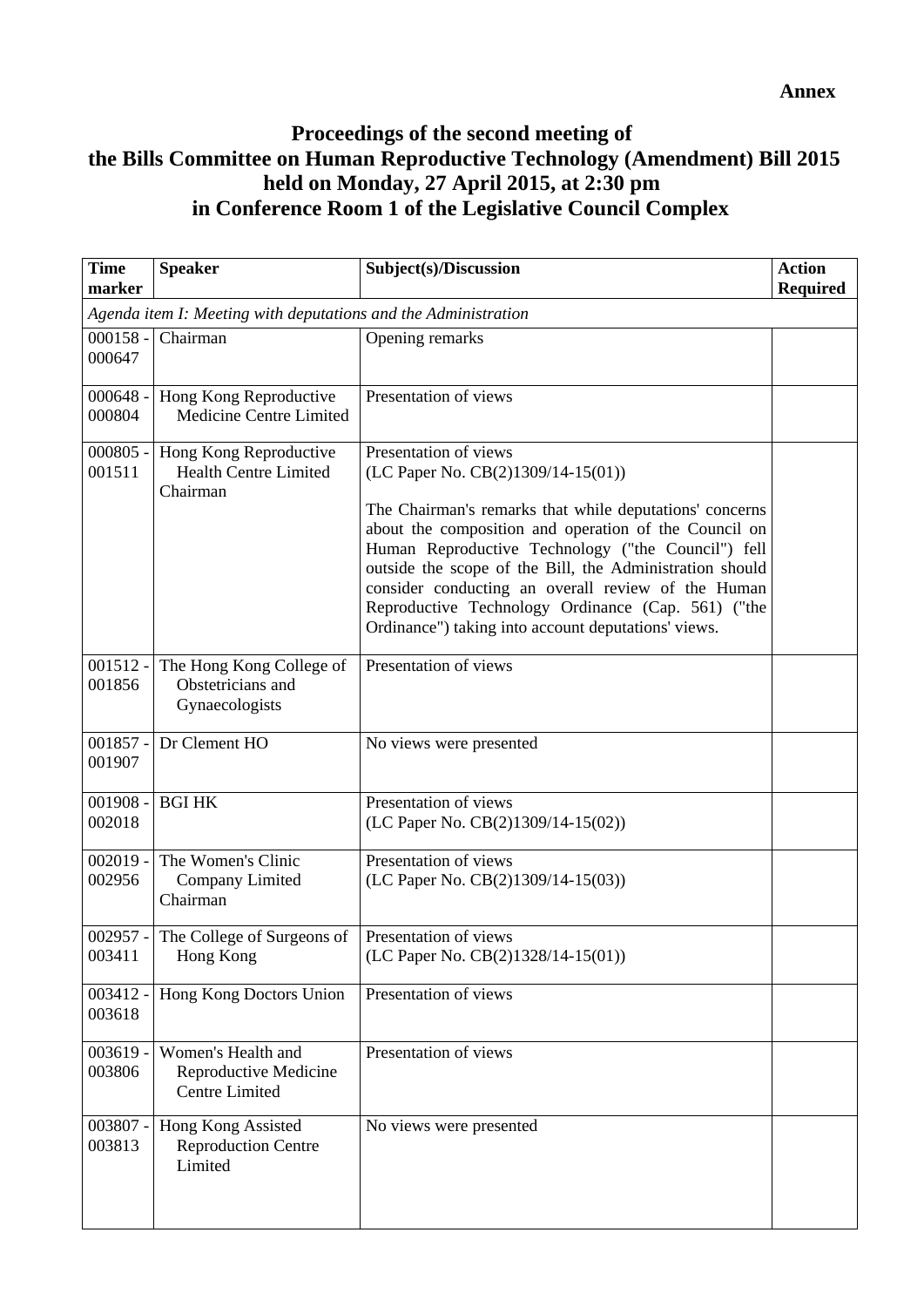| <b>Time</b><br>marker | <b>Speaker</b>                                          | Subject(s)/Discussion                                                                                                                                                                                                                                                                                                                                                                                                                                                                                                                                                                                                                                                                                                                                                                                                                                                                                                                                                                                                                                                                        | <b>Action</b><br><b>Required</b> |
|-----------------------|---------------------------------------------------------|----------------------------------------------------------------------------------------------------------------------------------------------------------------------------------------------------------------------------------------------------------------------------------------------------------------------------------------------------------------------------------------------------------------------------------------------------------------------------------------------------------------------------------------------------------------------------------------------------------------------------------------------------------------------------------------------------------------------------------------------------------------------------------------------------------------------------------------------------------------------------------------------------------------------------------------------------------------------------------------------------------------------------------------------------------------------------------------------|----------------------------------|
| 003814 -<br>005409    | Chairman<br>Admin                                       | The Administration's response to the concerns and issues<br>raised by deputations -                                                                                                                                                                                                                                                                                                                                                                                                                                                                                                                                                                                                                                                                                                                                                                                                                                                                                                                                                                                                          |                                  |
|                       |                                                         | the prohibition in the proposed new section $15(3A)$<br>(a)<br>covered all advertising activities taking place in<br>Hong Kong that purporting to promote sex selection<br>services through reproductive technology ("RT")<br>procedures. To narrow down the scope of prohibition<br>to cover only advertising activities which promoted<br>the use of RT procedures to achieve the purpose of<br>sex selection on non-medical grounds would<br>undermine the effectiveness as advertisements which<br>did not specify whether the sex selection services<br>were for patients with medical or non-medical need<br>would not be held liable. Given that patients with<br>genuine medical need for use of RT procedures for<br>sex selection would be under the care of healthcare<br>professionals, who would offer proper advice and<br>referral to treatments available in Hong Kong or<br>other countries as appropriate, the prohibition would<br>not restrict the right of persons with genuine medical<br>reasons for obtaining sex selection services to receive<br>such information; |                                  |
|                       |                                                         | medical advice offered by healthcare professionals to<br>(b)<br>patients on RT procedures, academic seminars on RT<br>intended for professional exchange, and press reports<br>on interview with an expert on RT might not<br>constitute an advertising activity on sex selection<br>services within the meaning of the proposed new<br>section $15(3A)$ ;                                                                                                                                                                                                                                                                                                                                                                                                                                                                                                                                                                                                                                                                                                                                   |                                  |
|                       |                                                         | the four members of the Council referred to in<br>(c)<br>section 4 of the Ordinance could be engaged in either<br>the teaching or practice of obstetrics and gynaecology,<br>or any relevant activity. It should also be noted that<br>according to Schedule 1 to the Ordinance, the person<br>responsible under, or the holder of, a licence granted<br>under section $23(1)(a)$ of the Ordinance should not be<br>a member of the Council. They, however, could<br>serve as co-opted members of the Ethics Committee,<br>the Inspection Committee and the Investigation<br>Committee established under the Council.<br>In<br>addition, the Council would seek expert advice from<br>professional body, such as the Hong Kong College of<br>Obstetricians and Gynaecologists, as and when<br>required to facilitate execution of its functions; and<br>(d) it would relay to the Council deputations' views on                                                                                                                                                                              | <b>Admin</b>                     |
|                       |                                                         | the need to improve the communication between the<br>Council and RT service providers.                                                                                                                                                                                                                                                                                                                                                                                                                                                                                                                                                                                                                                                                                                                                                                                                                                                                                                                                                                                                       |                                  |
| $005410 -$<br>010220  | Chairman<br>Mr CHAN Chi-chuen<br>Hong Kong Reproductive | In response to Mr CHAN Chi-chuen's enquiry about the<br>communication problems between the Council and the RT<br>service providers, representatives of the Hong Kong                                                                                                                                                                                                                                                                                                                                                                                                                                                                                                                                                                                                                                                                                                                                                                                                                                                                                                                         |                                  |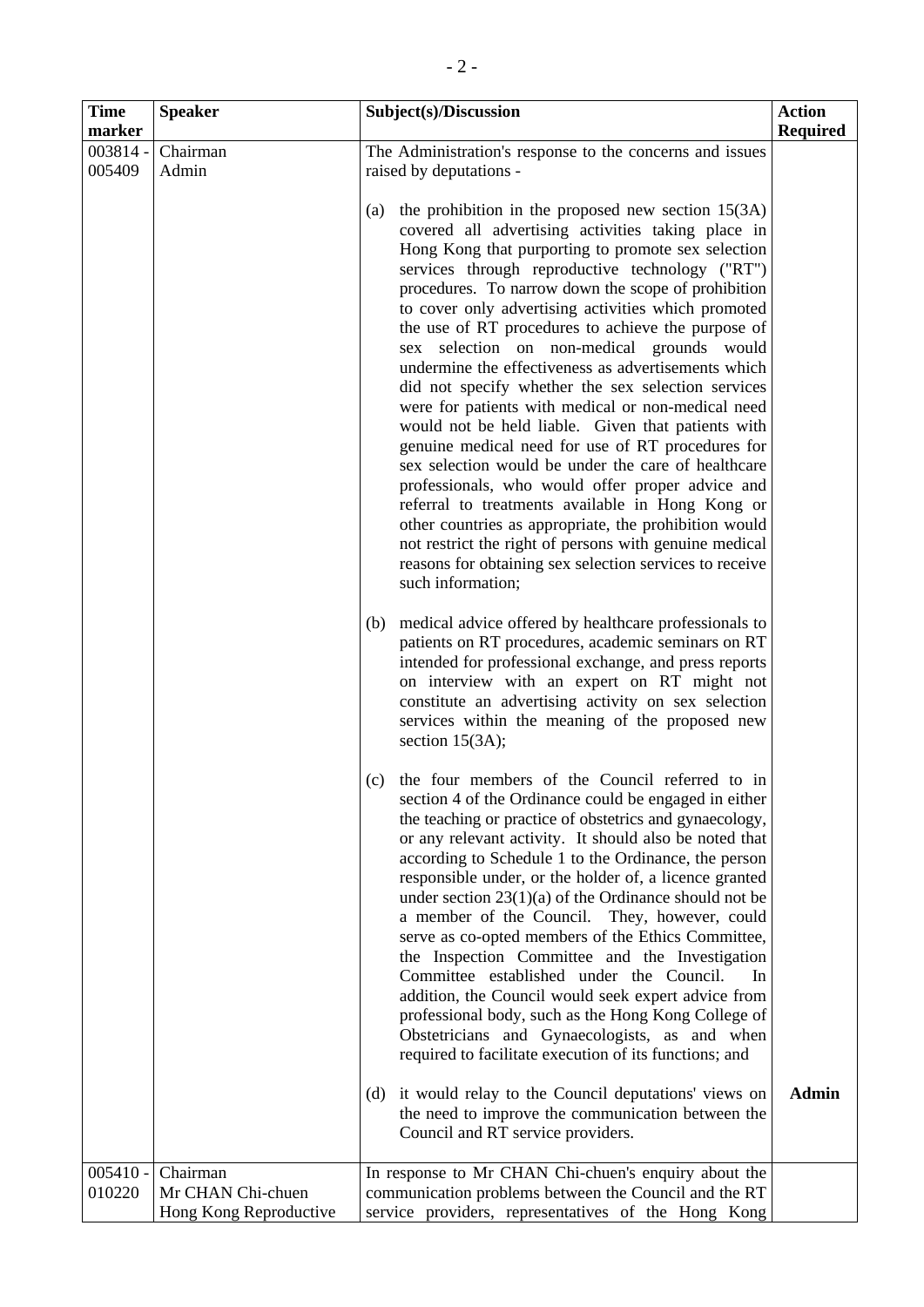| <b>Time</b><br>marker | <b>Speaker</b>                                                                                       | Subject(s)/Discussion                                                                                                                                                                                                                                                                                                                                                                                                                                                                                                                                                                                                                                                                                                                                                                                                                                                                                                                                                                                                                          | <b>Action</b><br><b>Required</b> |
|-----------------------|------------------------------------------------------------------------------------------------------|------------------------------------------------------------------------------------------------------------------------------------------------------------------------------------------------------------------------------------------------------------------------------------------------------------------------------------------------------------------------------------------------------------------------------------------------------------------------------------------------------------------------------------------------------------------------------------------------------------------------------------------------------------------------------------------------------------------------------------------------------------------------------------------------------------------------------------------------------------------------------------------------------------------------------------------------------------------------------------------------------------------------------------------------|----------------------------------|
|                       | <b>Health Centre Limited</b><br>Hong Kong Assisted<br><b>Reproduction Centre</b><br>Limited<br>Admin | Reproductive Health Centre Limited and Hong Kong<br>Assisted Reproduction Centre Limited cited the example<br>that the Council had failed to provide a clear advice to<br>repeated enquiries from RT service providers and patients<br>as to whether it was lawful to provide RT procedures to<br>parties to a Muslim marriage which was not monogamous<br>and contracted outside Hong Kong.<br>Holding the view that the Council did not effectively<br>perform its functions, Mr CHAN Chi-chuen expressed<br>concern about the enforcement of the Bill, if enacted.                                                                                                                                                                                                                                                                                                                                                                                                                                                                          |                                  |
| $010221 -$<br>011236  | Chairman<br>Mr CHUNG Kwok-pan<br>Admin<br>The Women's Clinic<br>Company Limited                      | Mr CHUNG Kwok-pan's view that the Council should<br>formulate a set of clear guidelines or codes of practice for<br>reference of the RT service providers.<br>The Administration's advice that under section 8 of the<br>Ordinance, the Council had promulgated the Code of<br>Practice on Reproductive Technology and Embryo<br>Research ("the Code") to provide guidance for good<br>practice in respect of staffing; facilities and equipment;<br>assessment of clients, donors and welfare of children;<br>obtaining of informed consent; counselling service to<br>clients and donors; and use of gametes and embryos, etc.<br>Representative of the Women's Clinic Company Limited's<br>view that the Code should be regularly reviewed to keep<br>up with the rapid developments of RT. The Code,<br>however, had only been slightly revised once in 2013<br>since its coming into effect in 2007. This might be partly<br>due to the lack of representatives of specialists in<br>reproductive medicine on the Council.                |                                  |
| $011237 -$<br>012017  | Chairman<br>Dr Fernando CHEUNG<br>Admin                                                              | Dr Fernando CHEUNG's view that the Council should<br>enhance its communication with RT service providers,<br>and advertisements promoting sex selection services on<br>non-medical grounds should be prohibited.<br>On Dr Fernando CHEUNG's enquiry about whether those<br>provisions in the Ordinance which provided for<br>prohibition of advertisements relating to commercial<br>dealing of surrogacy arrangements contained the word<br>"purporting" as in the proposed new section $15(3A)$ , the<br>Administration's advice that -<br>(a) section $17(2)$ of the Ordinance, which provided that<br>no person should cause to be published or distributed,<br>or knowingly publish or distribute, an advertisement<br>relating to surrogacy arrangements, did not contain<br>the word "purporting"; and<br>(b) in the case of section $17(2)$ of the Ordinance, the<br>matter (i.e. an arrangement to carry a child for<br>someone else) was more direct and straightforward in<br>nature than sex selection services. Advertisements of |                                  |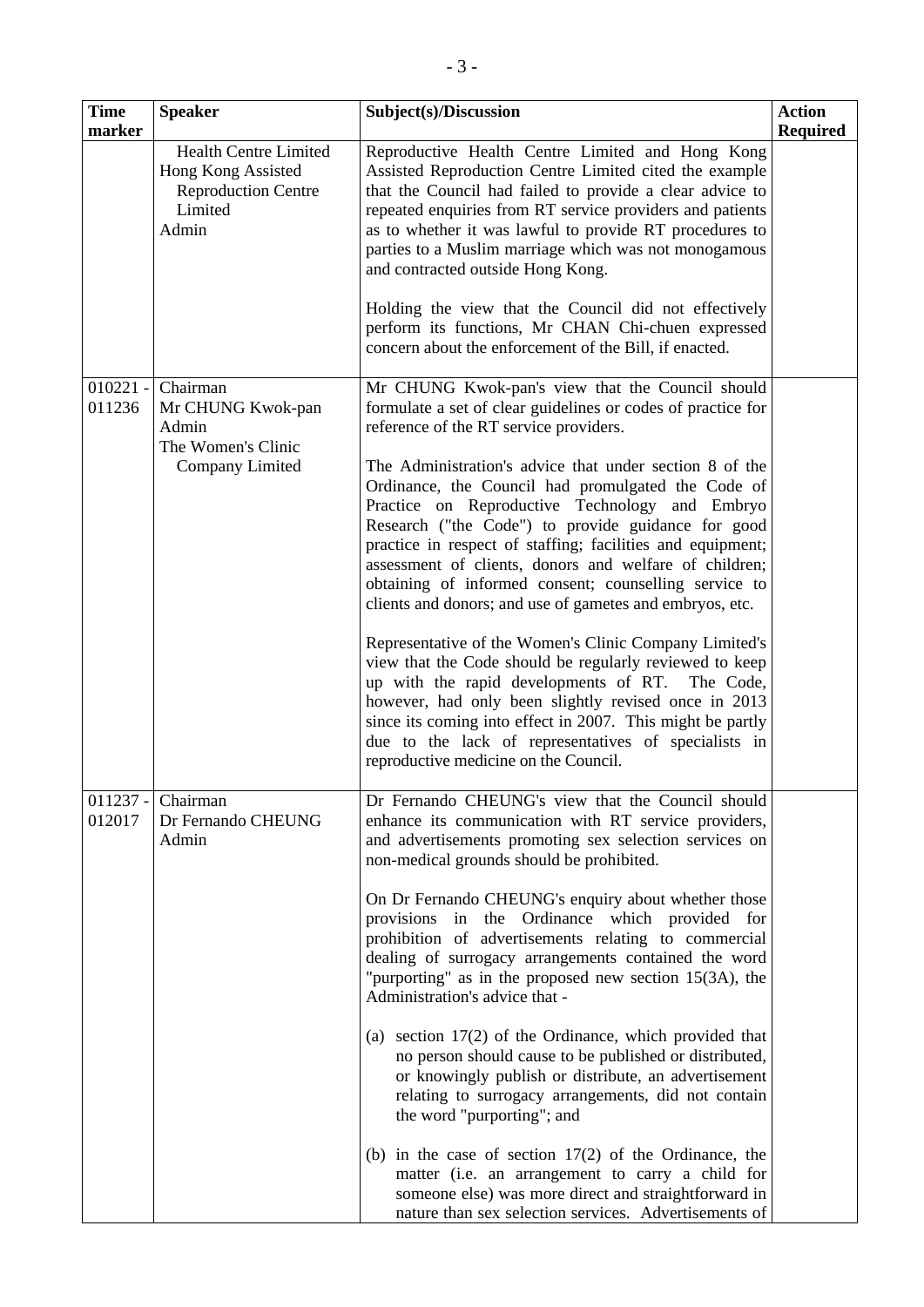| <b>Time</b><br>marker | <b>Speaker</b>                                                                | Subject(s)/Discussion                                                                                                                                                                                                                                                                                                                                                                                                                                                                                                                                                                                                                                                                                                                                                                                                   | <b>Action</b><br><b>Required</b> |
|-----------------------|-------------------------------------------------------------------------------|-------------------------------------------------------------------------------------------------------------------------------------------------------------------------------------------------------------------------------------------------------------------------------------------------------------------------------------------------------------------------------------------------------------------------------------------------------------------------------------------------------------------------------------------------------------------------------------------------------------------------------------------------------------------------------------------------------------------------------------------------------------------------------------------------------------------------|----------------------------------|
|                       |                                                                               | sex selection services might not necessarily contain<br>words expressly setting out provision of sex selection<br>services, but might rather contain suggestive pictures<br>or phrases. The word "purporting" was meant for<br>covering such scenarios. Hence, the word would<br>receive an objective interpretation and it would be a<br>matter of fact and degree for the tribunal of fact.                                                                                                                                                                                                                                                                                                                                                                                                                           |                                  |
| $012018 -$<br>013245  | Chairman<br>Dr Clement HO<br>The College of Surgeons of<br>Hong Kong<br>Admin | The Chairman's concern as to whether an objective<br>standard would be used to determine if an advertisement<br>"purporting to" promote sex selection services through RT<br>procedures; and his invitation of views from the<br>deputations as to whether the Administration had fully<br>consulted the stakeholders on the legislative proposal and<br>how the Council could improve its operation.                                                                                                                                                                                                                                                                                                                                                                                                                   |                                  |
|                       |                                                                               | While it was understandable that allowing the person<br>responsible under, or the holder of, a licence granted<br>under section $23(1)(a)$ of the Ordinance to be a member of<br>the Council might not be desirable in some circumstances,<br>Dr Clement HO held the view that the expertise of these<br>persons was useful to the Council and its committees in<br>executing their functions. The Council and its committees<br>could consider inviting specialists in reproductive<br>medicine as consultants on a case basis.                                                                                                                                                                                                                                                                                        |                                  |
|                       |                                                                               | Representative of The College of Surgeons of Hong<br>Kong's remarks that the Administration had not taken<br>heed of the view put forward by the College during<br>consultation that it was undesirable if advertisements<br>promoting the use of RT procedures to achieve the<br>purpose of sex selection on both medical and non-medical<br>grounds would be prohibited across the board; and his<br>grave concern that healthcare professionals might be<br>caught under the proposed new section 15(3A) for<br>offering advice to patients with genuine medical need for<br>obtaining sex selection services using RT procedures. In<br>his view, advertisements on sex selection services should<br>be allowed if it had clearly stated that sex selection for<br>non-medical reasons was prohibited in Hong Kong. |                                  |
|                       |                                                                               | The Administration's reiteration of the reasons why the<br>scope of the proposed prohibition did not only cover<br>advertisements purporting to promote the use of RT<br>procedures to achieve the purpose of sex selection on non-<br>medical grounds; and its undertaking to provide in writing<br>a detailed explanation in this regard, in particular as to<br>whether due regard had been given to the implications of<br>the proposed prohibition on the healthcare professionals,<br>who would provide information and materials on sex<br>selection services to individual patients with such a need<br>and at seminars intended for professional exchange.                                                                                                                                                     | <b>Admin</b>                     |
|                       |                                                                               | The Chairman's request for the Administration to provide<br>information on the number and subjects of the enquiries                                                                                                                                                                                                                                                                                                                                                                                                                                                                                                                                                                                                                                                                                                     | <b>Admin</b>                     |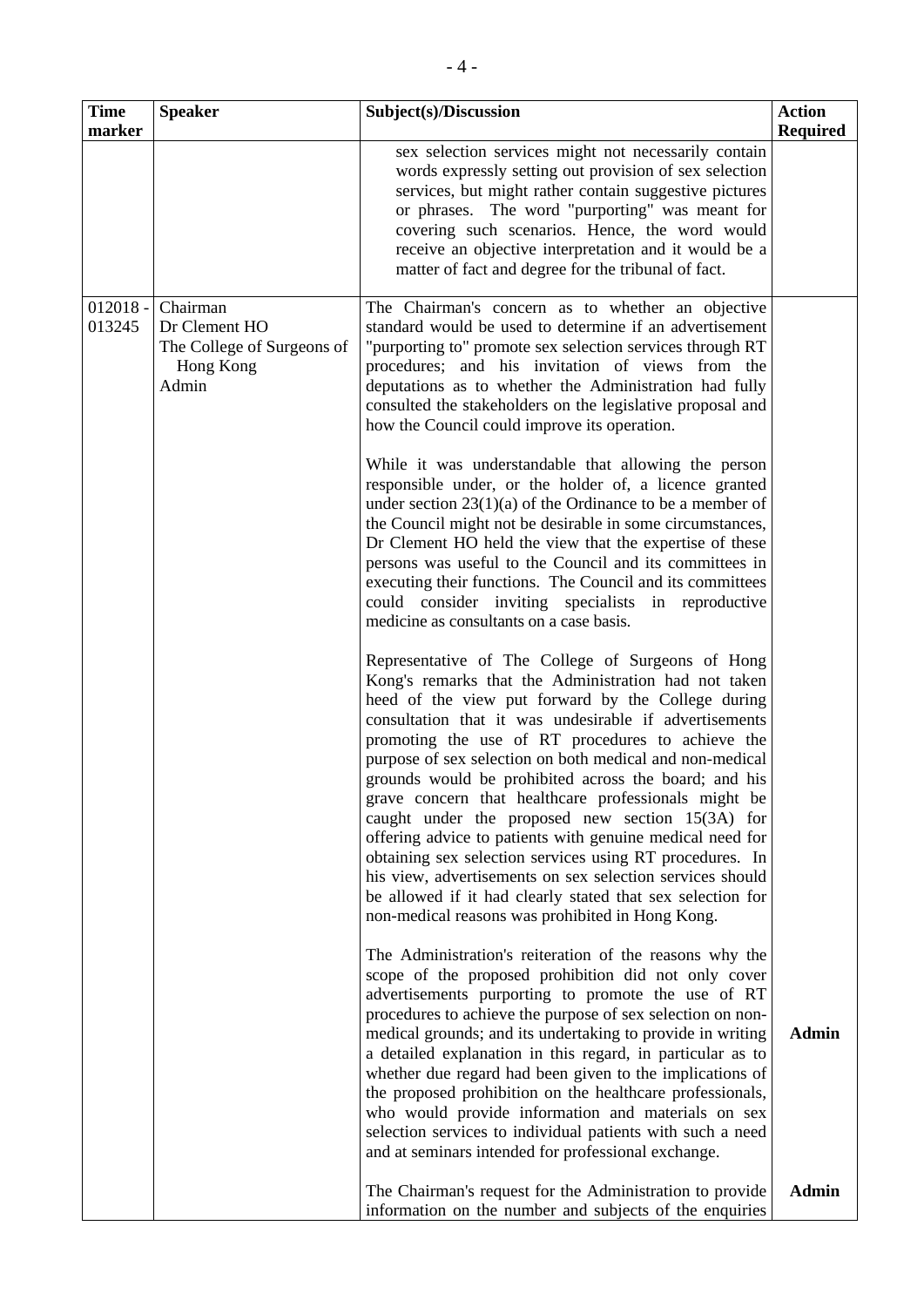| <b>Time</b><br>marker | <b>Speaker</b>                                                                                                                                                                                        | Subject(s)/Discussion                                                                                                                                                                                                                                                                                                                                                                                                                                                                                                                                                                                                                                                                                                                                                                                                                                                                                                                                                                                                                                                                                                                                                                                                                                                                                                                                                                                                                                                                                                                                                                                                                                                                                                                                                                                                                                                                                                                                                                  | <b>Action</b><br><b>Required</b> |
|-----------------------|-------------------------------------------------------------------------------------------------------------------------------------------------------------------------------------------------------|----------------------------------------------------------------------------------------------------------------------------------------------------------------------------------------------------------------------------------------------------------------------------------------------------------------------------------------------------------------------------------------------------------------------------------------------------------------------------------------------------------------------------------------------------------------------------------------------------------------------------------------------------------------------------------------------------------------------------------------------------------------------------------------------------------------------------------------------------------------------------------------------------------------------------------------------------------------------------------------------------------------------------------------------------------------------------------------------------------------------------------------------------------------------------------------------------------------------------------------------------------------------------------------------------------------------------------------------------------------------------------------------------------------------------------------------------------------------------------------------------------------------------------------------------------------------------------------------------------------------------------------------------------------------------------------------------------------------------------------------------------------------------------------------------------------------------------------------------------------------------------------------------------------------------------------------------------------------------------------|----------------------------------|
|                       |                                                                                                                                                                                                       | handled by the Council since its establishment and the<br>average time required by the Council to provide a<br>response; and his decision that representative(s) of the<br>Council would be invited to attend the next meeting of the<br><b>Bills Committee.</b>                                                                                                                                                                                                                                                                                                                                                                                                                                                                                                                                                                                                                                                                                                                                                                                                                                                                                                                                                                                                                                                                                                                                                                                                                                                                                                                                                                                                                                                                                                                                                                                                                                                                                                                       |                                  |
| $013246 -$<br>014044  | Chairman<br>Mr CHAN Chi-chuen<br>Admin                                                                                                                                                                | Mr CHAN Chi-chuen's view that the adding of the word<br>"purporting" in the proposed new section $15(3A)$ , and the<br>Administration's reply in response to Assistant Legal<br>Adviser's letter dated 13 March 2015 (LC Paper No.<br>$CB(2)1188/14-15(03))$ that a person should be considered<br>to have published the content of a secondary website if the<br>manner of hyperlinking conveyed the content concerned<br>would cast the net too wide.                                                                                                                                                                                                                                                                                                                                                                                                                                                                                                                                                                                                                                                                                                                                                                                                                                                                                                                                                                                                                                                                                                                                                                                                                                                                                                                                                                                                                                                                                                                                |                                  |
| $014045 -$<br>020152  | Chairman<br>Women's Health and<br>Reproductive Medicine<br><b>Centre Limited</b><br>The Hong Kong College of<br>Obstetricians and<br>Gynaecologists<br>The Women's Clinic<br>Company Limited<br>Admin | The Chairman's concern that the proposed prohibition of<br>advertisements purporting to promote sex selection<br>services through RT procedures would adversely affect<br>the licensed RT service providers' provision or circulation<br>of information on RT on the Internet or in seminars<br>intended for professional exchange.<br>Representative of Women's Health and Reproductive<br>Medicine Centre Limited's view that an exclusion clause<br>should be provided for in the Bill to ensure that<br>professional exchange on RT by healthcare professionals<br>would not constitute an advertising activity on sex<br>selection services within the meaning of the proposed new<br>section 15(3A), and the Council could consider inviting<br>specialists in reproductive medicine to attend its meetings<br>in the capacity of its honorary advisors to provide, where<br>necessary, professional advice on issues relating to the<br>latest development of RT with a view to facilitating its<br>making of informed decisions.<br>Representative of the Hong Kong College of Obstetricians<br>and Gynaecologists remarked that the Council should<br>have confidence that experts in the field would provide<br>advice to the Council in a professional manner.<br>The Administration's advice that -<br>it would address in its written response to be<br>$\left( a\right)$<br>provided to the Bills Committee the concern raised<br>by members and deputations about the scope and<br>enforcement of the proposed prohibition; and<br>concern about conflict of interest in appointing<br>(b)<br>person responsible and licencee as members of the<br>Council had been raised during the scrutiny of the<br>Human Reproductive Technology Bill which was<br>introduced into the Legislative Council in 1998.<br>That said, the Administration would consider the<br>various suggestions of inviting experts in reproductive<br>medicine to assist the work of the Council. | <b>Admin</b><br><b>Admin</b>     |